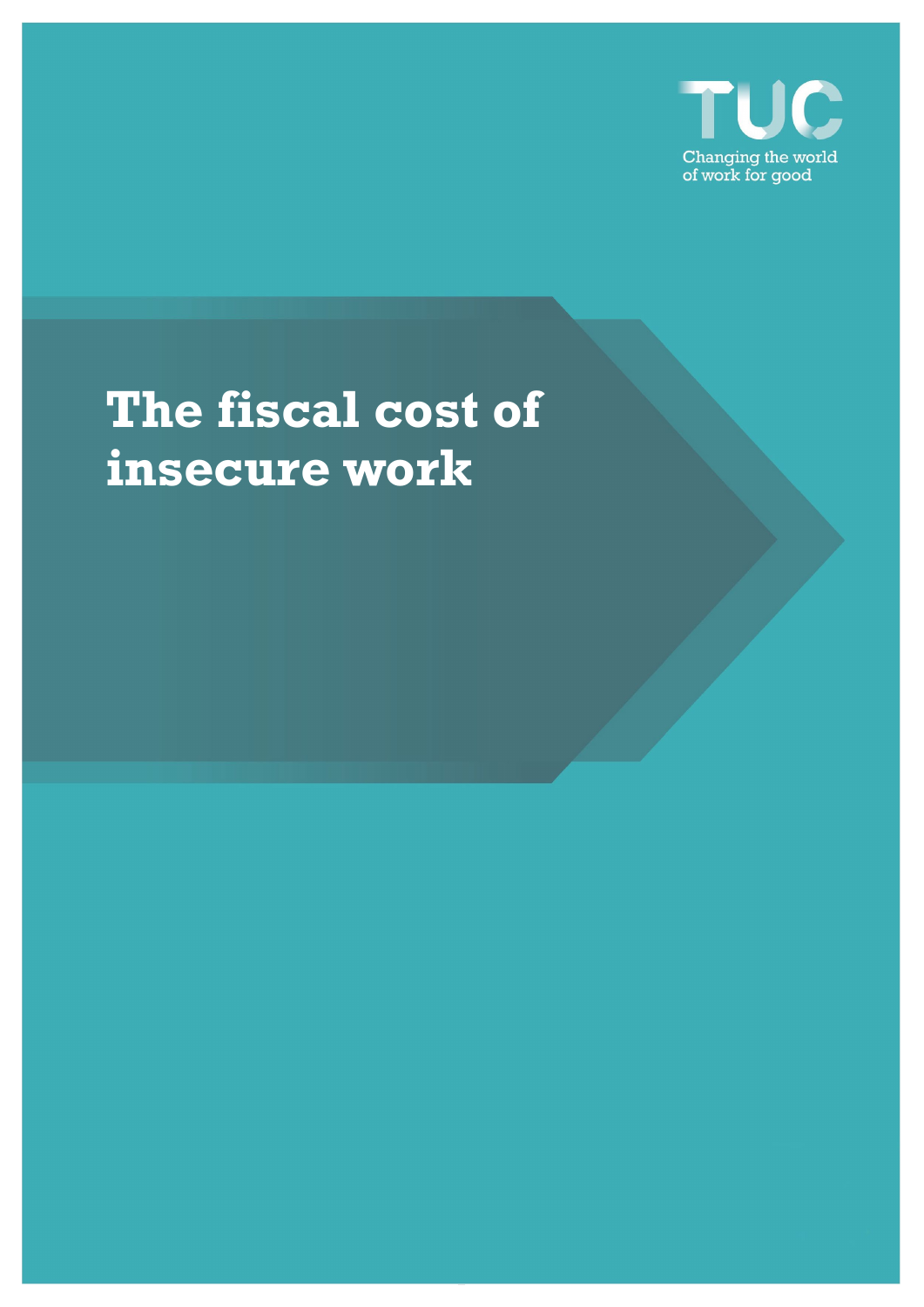# **Acknowledgments**

The data for this report was compiled by Landman Economics for the TUC from official figures in the Labour Force Survey and Family Resources Survey.

Data from the Labour Force Survey and the Family Resources Survey are Crown Copyright and are provided by kind courtesy of the ESDS Data Archive at the UK Data Service, University of Essex.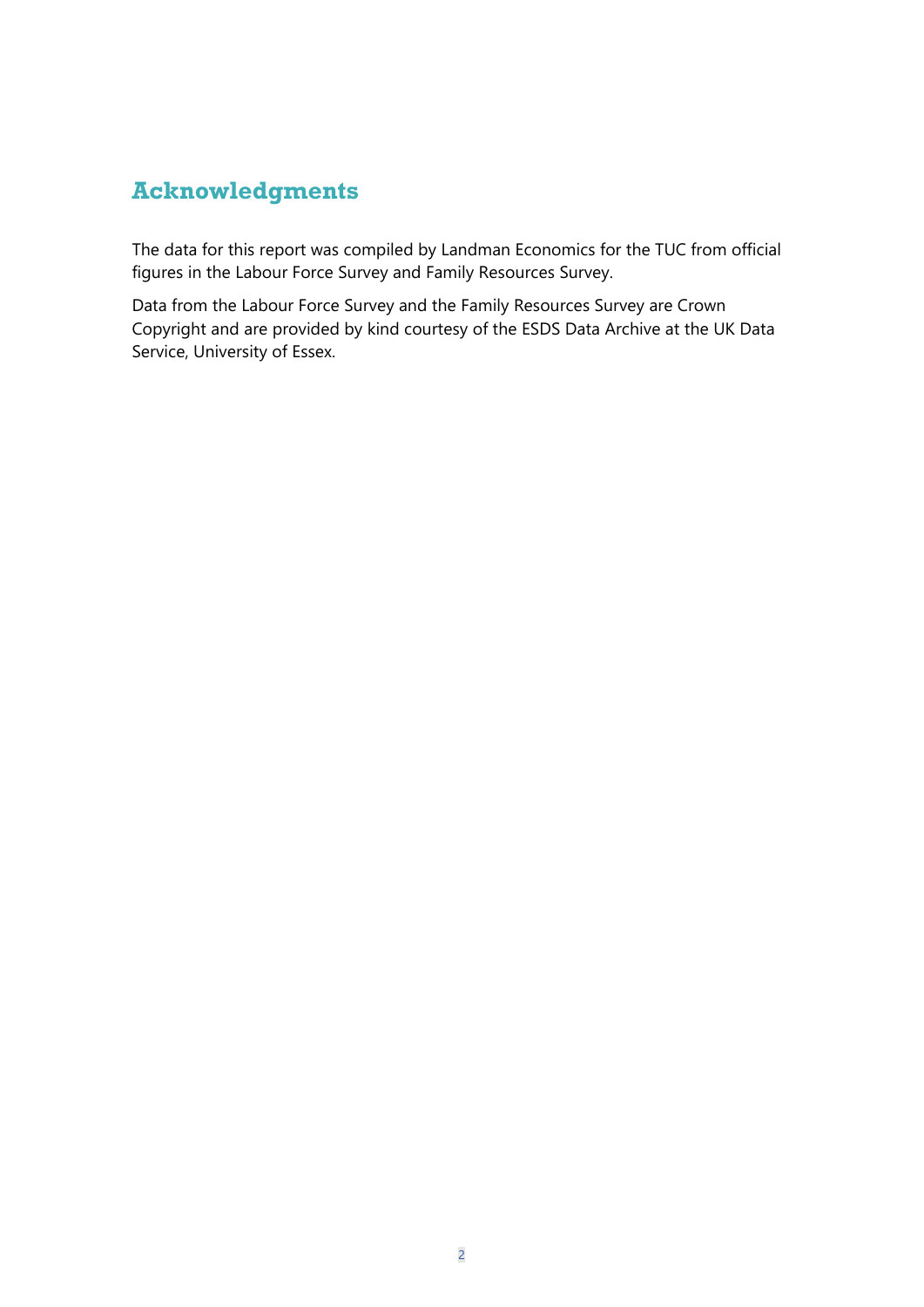## **Introduction**

The TUC brings together more than 5.5 million working people who belong to our 48 member unions. We support trade unions to grow and thrive, and we stand up for everyone who works for a living. Every day, we campaign for more and better jobs, and a more equal, more prosperous country.

The TUC is concerned about the prevalence of insecure work, most importantly because of the impact it has on workers. But it also has an impact on the economic stability of the country and on the public finances.

We have documented this in publications on the extent of insecure work, the increasingly abusive way employers use insecure contracts and the disproportionate concentration of Black and minority ethnic workers on zero hours contracts.[1](#page-2-0)

There are 3.6 million people in various forms of insecure work, a figure that has remained stubbornly high since surging after the Great Financial Crisis.

The current government came to power in 2019 promising to make Britain "the best place in the world to work".

Yet ministers have so far failed to deliver the employment bill that featured in the first post-election Queen's Speech in 2019. This should be the vehicle for measures that would discourage employers from pursuing exploitative working arrangements and hand more power and security to working people.

One of the consequences of widespread insecure work, according to new figures produced for the TUC by Landman Economics, is to deny public services of tens of billions of pounds a year.

And the public finances remain hugely vulnerable to fluctuations in the numbers of those in insecure forms of work.

The analysis shows that the Treasury takes in around £10 billion less a year from those in low paid self-employment and on zero hours contracts than if they had been employed.

This is close to the £10.9 billion extra revenue that the government will take in in the current financial year by increasing National Insurance bills.<sup>[2](#page-2-1)</sup> It is also similar to the

<span id="page-2-0"></span><sup>1</sup> TUC. July 2021. *Jobs and recovery monitor – insecure work.* TUC [www.tuc.org.uk/research](http://www.tuc.org.uk/research-analysis/reports/jobs-and-recovery-monitor-insecure-work)[analysis/reports/jobs-and-recovery-monitor-insecure-work;](http://www.tuc.org.uk/research-analysis/reports/jobs-and-recovery-monitor-insecure-work) TUC and Race on the Agenda. June 2021. *BME workers on zero hours contracts.* TUC www.tuc.org.uk/research-analysis/reports/bmeworkers-zero-hours-contracts

<span id="page-2-1"></span><sup>2</sup> Miller, H. 5 April 2022. *"Three things to know about National Insurance contributions and the upcoming changes*". IFS https://ifs.org.uk/publications/15929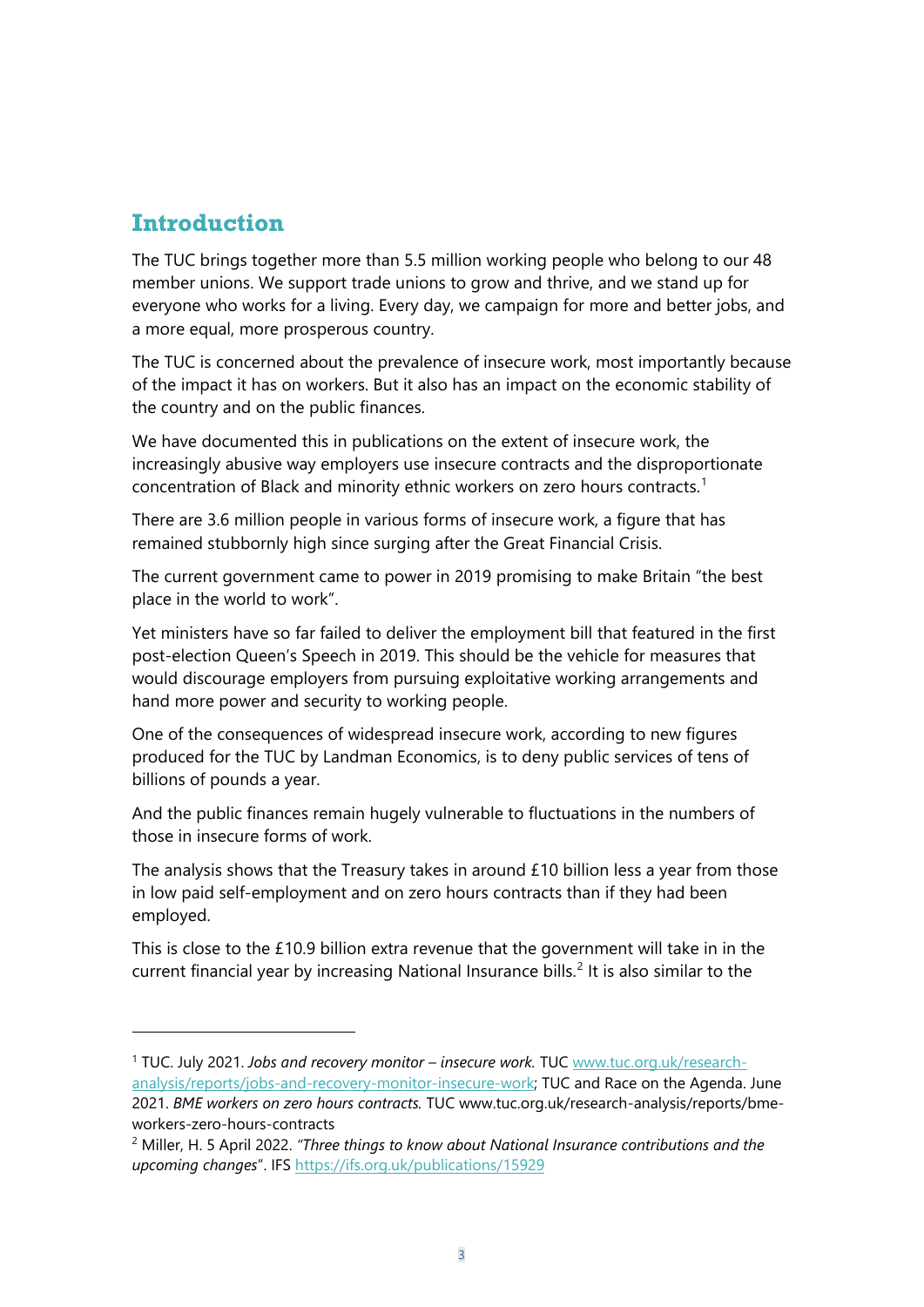£11.1 billion that the UK spends on overseas development aid and would amount to 38 per cent of England's adult social care budget. $3$ 

This reduction is due to a combination of lower earnings, different taxes and higher social security payments.

On top of this, our analysis shows that public finances are hugely sensitive to changes in the number of those in insecure work.

The need for urgent action to support decent jobs has been thrown into stark relief by new figures showing that a 1 per cent rise in those in insecure work, in the form of lowpaid self-employment and those on zero-hours contracts, as a proportion of the workforce could knock off nearly £1 billion (£940 million) off the public finances

This is enough to pay for 1,100 magnetic resonance imaging scanners or to educate nearly 150,000 English school children for a year.<sup>[4](#page-3-1)</sup>

These two elements show how crucial it is that the government gets to grips with insecure work.

Over recent years there has been a consensus established that reform is needed. Key policies, such as legislating to give workers adequate notice of shifts and compensation for cancelled shifts, enjoy both employer and worker support.<sup>[5](#page-3-2)</sup>

Yet, despite repeated promises, the government is expected not to include a longawaited employment bill in next month's Queen's Speech.

### **What is behind the fiscal impact of insecure work?**

There are two components.

Firstly, there is an earnings penalty for insecure work. Self-employed workers and those on insecure contracts like zero-hours contracts earn considerably less than employees more generally.

This feeds through to the public finances because lower earnings mean that the government receives less in income tax and national insurance contributions. Also, workers on lower earnings receive more in social security payments.

<span id="page-3-0"></span><sup>&</sup>lt;sup>3</sup> Brien, P., Loft, P. 5 November 2021. "Reducing the UK's aid spending in 2021", House of Commons research briefing https://researchbriefings.files.parliament.uk/documents/CBP-9224/CBP-9224.pdf; Bottery, S., Jefferies, D. March 2022. *Social care 360*. Kings Fund www.kingsfund.org.uk/publications/social-care-360/expenditure

<span id="page-3-1"></span><sup>4</sup> Sibieta, L. 21 October 2021. *Comparisons of school spending per pupil across the UK.* Institute for Fiscal Studies ifs.org.uk/publications/15764; Dunbar, J. 21 September 2016. "Is a hospital a useful unit of spending?", *BBC News website* www.bbc.co.uk/news/magazine-37383918<br><sup>5</sup> Sanderson, B. 17 December 2018. "Letter from Bryan Sanderson to the Secretary of State for

<span id="page-3-2"></span>BEIS, Department for Business, Energy and Industrial Strategy https://tinyurl.com/2p9b42kf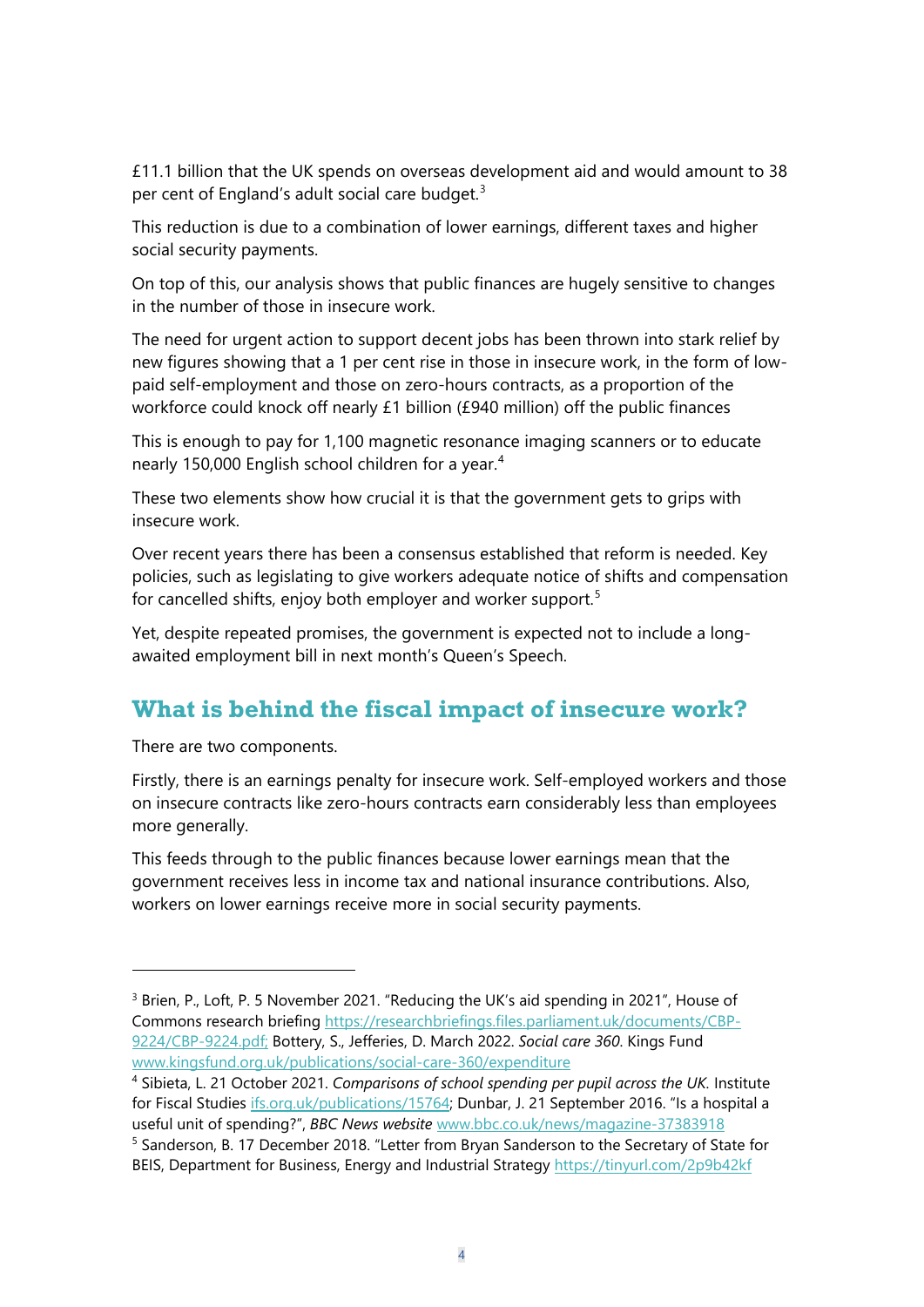Secondly, the treatment of self-employed workers for income tax and national insurance purposes means that a self-employed worker pays less tax than an employee on comparable earnings.

This analysis seeks to estimate the size of the fiscal gap that results from consistently high levels of insecure work. It therefore models what the impact on the public finances would be if zero-hours contract workers and those self-employed workers in the lowest two earnings quintiles were in conventional employed work. It also models the impact of a 1 per cent rise in the share of the workforce of those in insecure work.

## **Earnings penalty**

Analysis of official data shows that there is a heavy earnings penalty for those in insecure work across the distribution of weekly incomes from work. The only exceptions are the highest-earning self-employed workers.

At the median, which is the middle of the earning distribution, weekly earnings for those on zero-hours contracts is 59 per cent lower than for those not on such contracts. The median zero-hour contract workers is paid £200 a week, compared to £490. Across the whole distribution of earnings, the gap ranges from 70 per cent to 46 per cent and is particularly high for groups towards the lower end of the earnings distribution.

When controlling for factors such as age, gender, qualifications, occupation and industry, the median pay penalty falls to 6 per cent.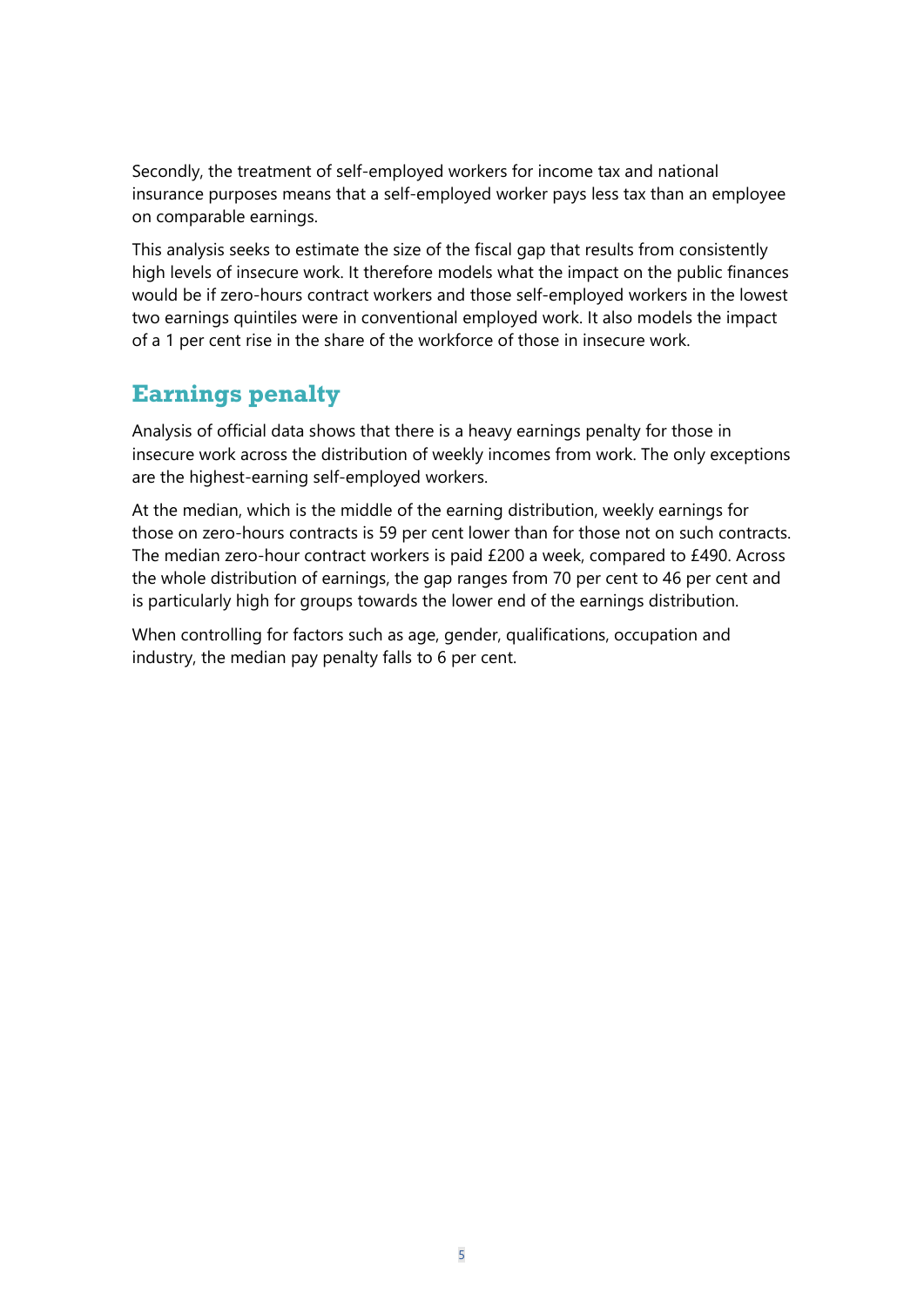A similar picture is found for the self-employed. The median self-employed worker earns £300 a week. This is 35 per cent less than the £460 earned by the median employee. When controlling for factors such as age, gender, qualifications, occupation and industry, the median pay penalty for self-employed workers rises to 39 per cent.



This difference in earnings means that self-employed workers in the same earnings quintile contribute less in tax and national insurance payments. It also means that they receive more in social security payments.

### **Differences in taxation**

The key difference in the way the government taxes employees and the self-employed relates to national insurance.

Employee earnings are subject to class 1 employee and employer national insurance contributions.

But self-employed workers are registered as sole traders pay class 4 national insurance contributions at a much lower rate.

Meanwhile those self-employed people who have set up their own company do not pay national insurance on dividends paid out of company profits.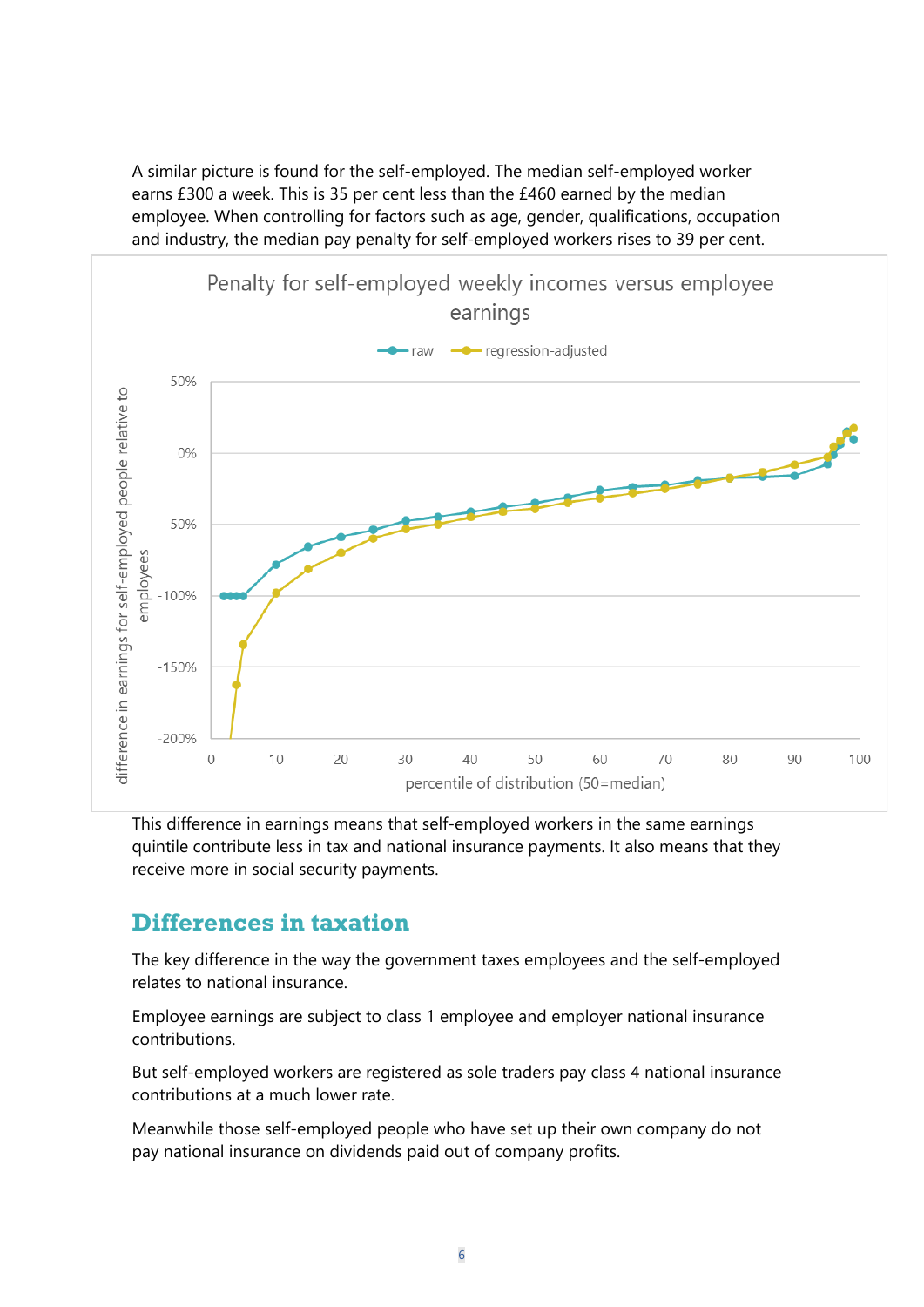Those dividends also face a lower rate of income tax. Over the personal allowance, the income tax rate on dividends is 8.75 per cent at the basic rate, 33.75 per cent at the higher rate and 39.35 per cent at the additional rate.

This compares to 20 per cent, 40 per cent and 45 per cent for those paying income tax on earnings.

## **Estimating the size of the fiscal gap**

The size of the fiscal penalty due to insecure work has been estimated for the TUC using data from the UK Family Resources Survey and the Landman Economics taxbenefit model.

It looks at data from the second quarter of 2016 to the second quarter of 2021 and considers the distribution of the earnings of low-paid self-employed workers and those in zero-hours contracts.

It considers the extra tax receipts that would accrue to the Treasury, and the reduce social security expenditure, if that same distribution of workers was in employed work.

## **Results**

#### **1. The annual gap**

The analysis shows that the Treasury takes in around £10 billion less a year from those in low paid self-employment and on zero-hours contracts than if they had been employed on conventional contracts.

This is because those self-employed in the bottom two quintiles are contributing £9.7 billion less a year to public funds than if they had been in employment.

The majority of this gap  $(E5.1$  billion) is accounted for by lower receipts of national insurance. But the Treasury also receives £3.2 billion less in income tax. And low-paid self-employed workers receive £1.3 billion more in universal credit and other benefits than their equivalents in employment.

These calculations assume that such workers are operating as sole traders. The impact would be even higher if they were operating through their own company.

For those on zero-hours contracts, the fiscal gap is £614 million. Around 69 per cent of this is due to the Treasury receiving less in income tax and national insurance. The rest is accounted for by higher universal credit and legacy benefit payments.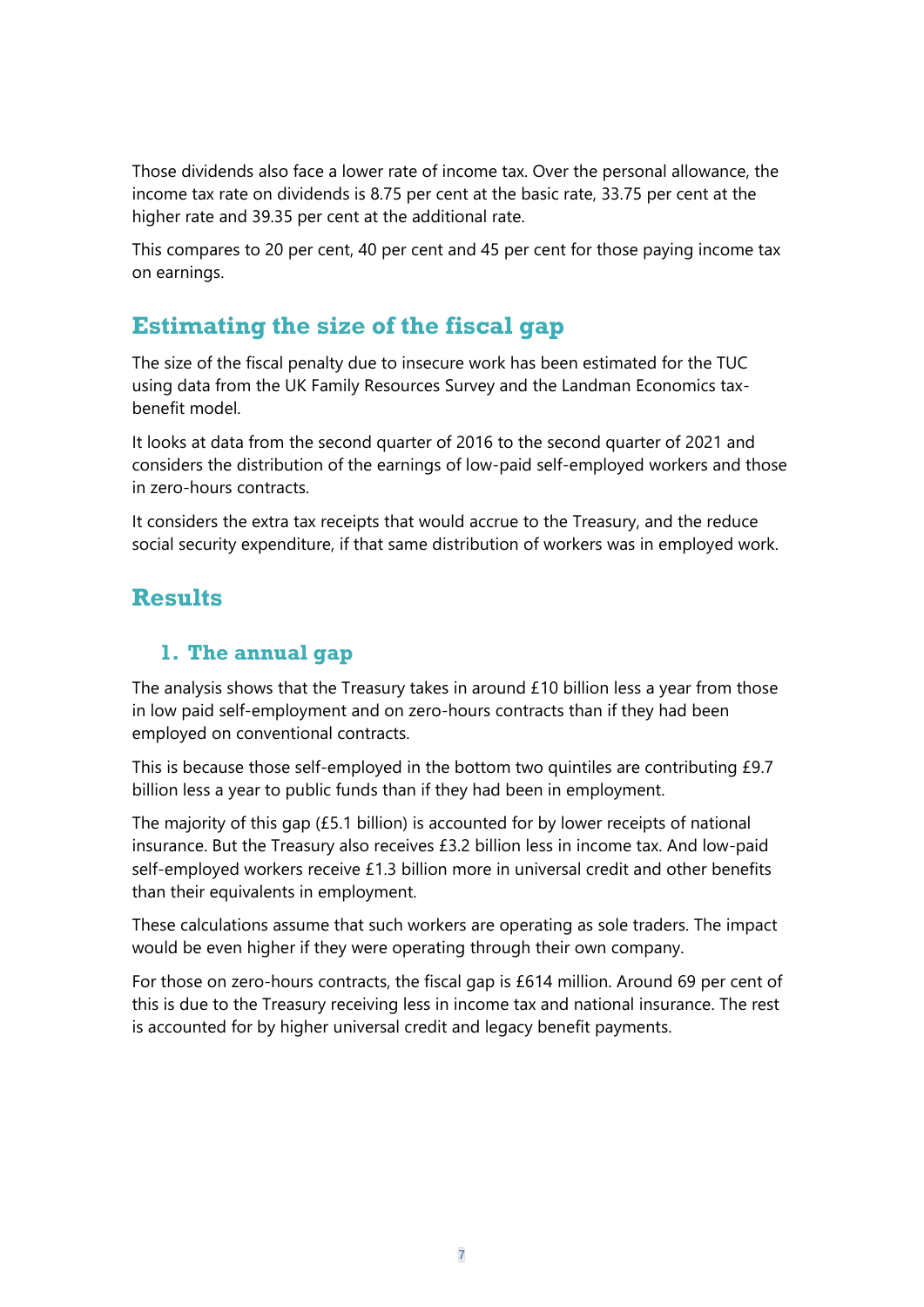

This is money that is not available to spend on important public services such as schools, hospitals and social care.

#### **2. The sensitivity of the public finances to insecure work**

We have also calculated the fiscal impacts per percentage point of self-employed and zero-hours contract workers in the working population.

This gives a sense of how vulnerable the public finances are to rises in insecure work.

This shows that for a percentage point rise in low-paid self-employment and zerohours contract work as a share of the workforce, nearly £1 billion (£940 million) would be denied to public services thanks to the impact of low pay and differences in taxation treatment.

Around £720 million of this would be accounted for by the effect of low-paid selfemployed. Zero-hours contracts would knock the remaining £220 million off public finances.

### **Insecure work isn't voluntary**

This shouldn't be dismissed as the effect of people taking on the forms of work that best suit their lifestyles.

The case is often made that many people prefer casual contracts. Sometimes it is argued that this gives workers the flexibility to balance their work and other responsibilities.

But polling conducted for the TUC among those shows that for most zero-hours contract workers this flexibility is purely theoretical. It tells us that: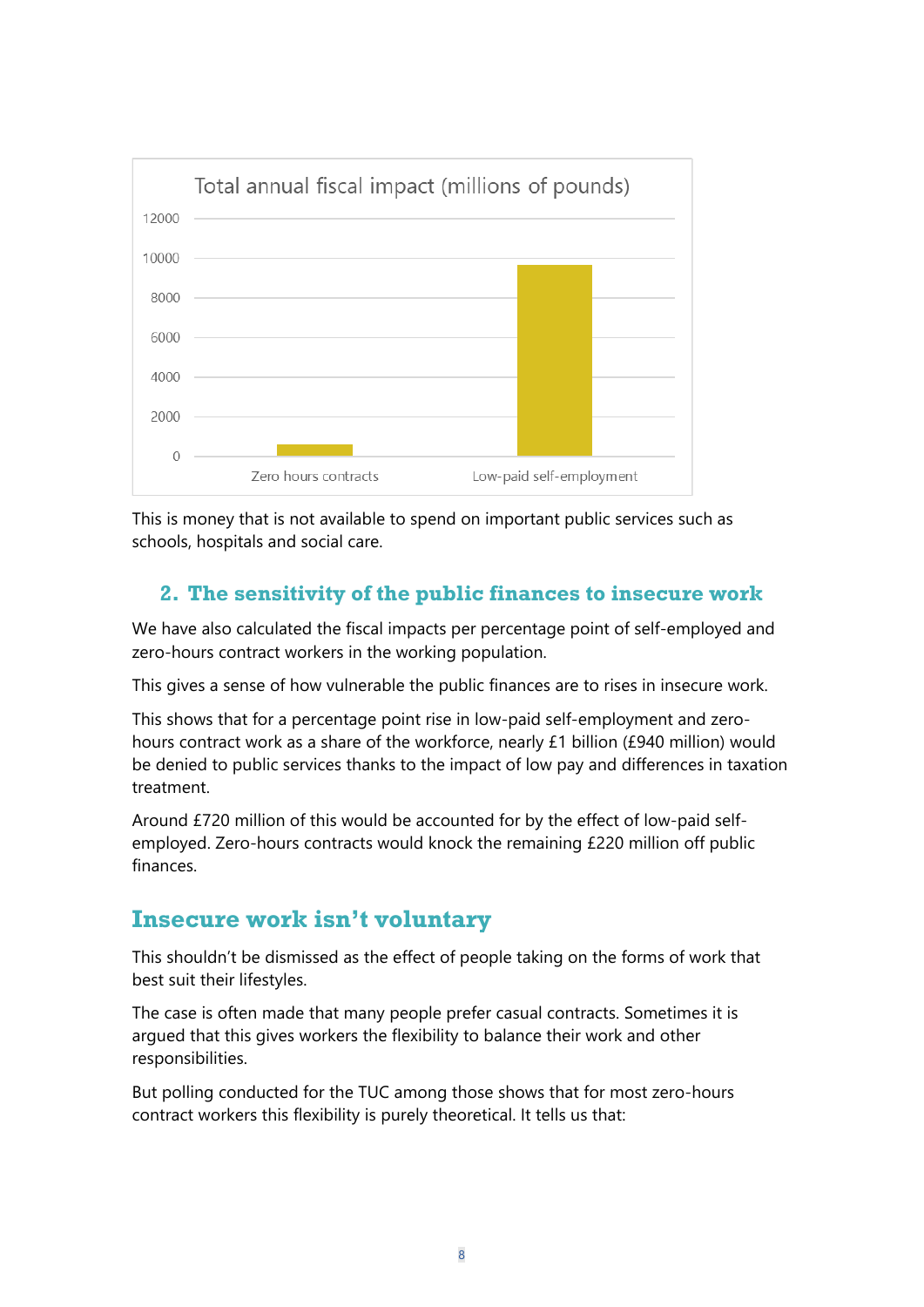- employers are increasingly scheduling and cancelling shifts at the last minute, with 84 per cent of zero-hours contract workers offered work at less than a day's notice
- the main reason workers take on zero-hours work is because it is the only work available
- insecure work is pushing risk onto workers: more than half of insecure workers, including three quarters of people on ZHCs had their hours cut due to the pandemic.<sup>[6](#page-8-0)</sup>

Self-employment can be a valuable and productive form of work. Millions of union members work as actors, musicians, technicians, tour guides and in other occupations in legitimate self-employment. But in recent years, employers have also sought to use false self-employment as a way to reduce their responsibilities – both to the exchequer and to workers. Much of this work is low paid – and previous work has estimated that nearly half (47.7 per cent) of the self-employed are paid below the minimum wage. While not all of the low-paid self-employed will be in false self-employment, many of them will not be there by choice.

## **Conclusion**

Insecure work doesn't only disadvantage those directly subject to it, it drains the public finances of important funds.

This is due to a combination of low wages, and the structure of the taxation system. The former is by far the most important element.

Previous analysis by the  $TUC<sup>7</sup>$  $TUC<sup>7</sup>$  $TUC<sup>7</sup>$  has shown that only a small proportion of the fiscal gap would be closed if there was reform of the tax system to align more closely the treatment of self-employed and employed workers.

Repeated governments have promised action from Theresa May's commissioning of the Taylor Review to Boris Johnson's promise to make Britain the best place in the world to work.

This report shows how important action is for the public finances. Including an employment bill in the Queen's Speech would be a start. The Bill must include:

a ban on zero hours contracts through a right to a normal-hours contract and robust rules governing adequate notice of shifts and compensation for cancelled shifts

<span id="page-8-0"></span><sup>6</sup> See TUC 2021

<span id="page-8-1"></span><sup>7</sup> Landman, H. 2017*. The impact of increased self-employment and insecure work on the public finances*, TUC www.tuc.org.uk/research-analysis/reports/impact-increased-self-employmentand-insecure-work-public-finances